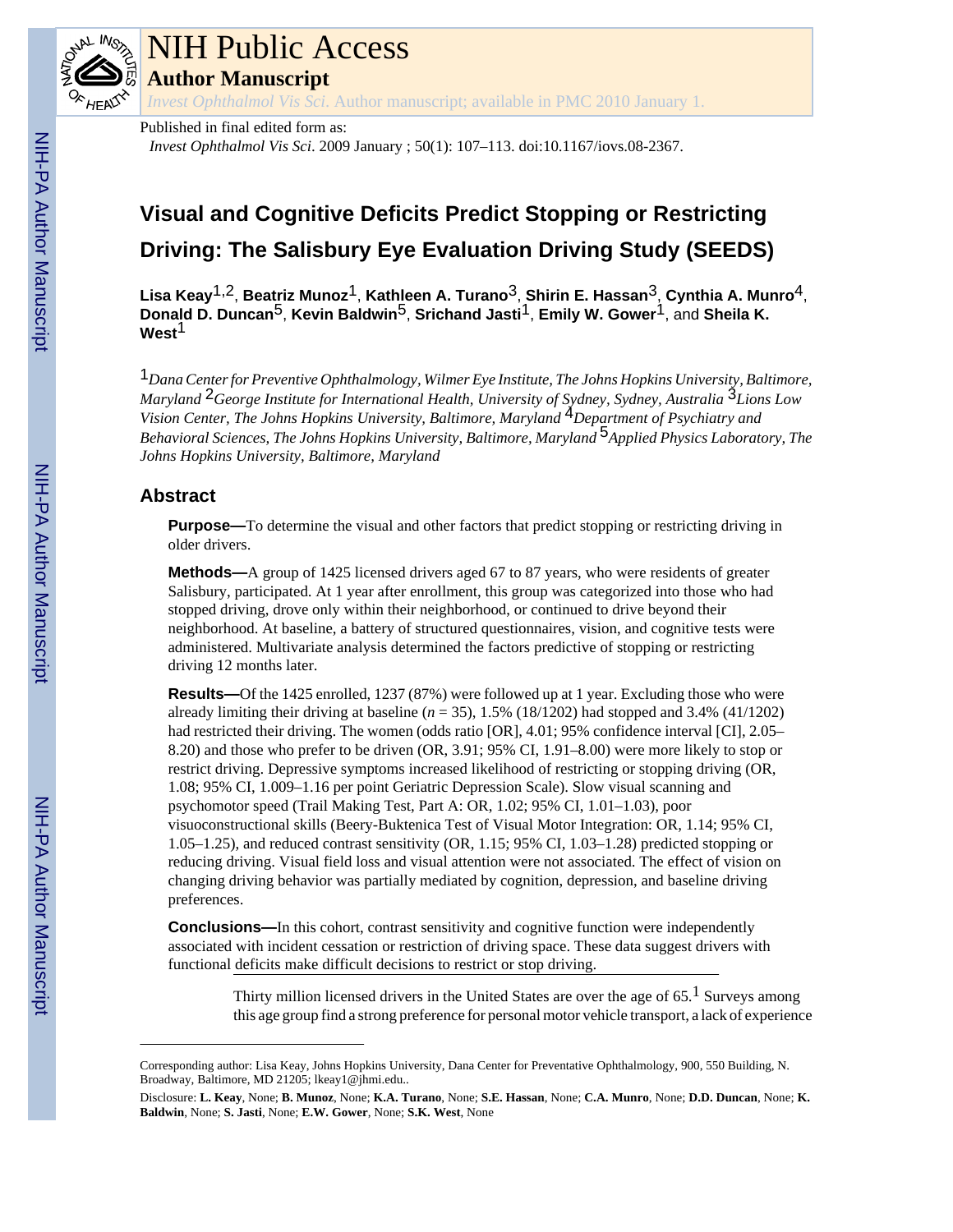Several studies have demonstrated a link between functional status and stopping or limiting driving exposure. Driving is a visually demanding activity, and studies with comprehensive vision assessment, have shown deficits in vision function influence likelihood of driving cessation.<sup>4-7</sup> In contrast, two studies in which only visual acuity (VA) was measured<sup>8,9</sup> found that decline in general health was the overriding factor; vision was not predictive of driving cessation. The importance of visual function in the decision to limit but continue driving is less controversial.10-15

Poor performance on measures of cognition, including processing speed, verbal reasoning, and visuospatial skills have been shown to influence both driving cessation<sup>4,8,12,14,16,17</sup> and driving restriction.10,12,14,16,17

Other factors, such as poor physical strength. $8,9,16$  poor general health $4,5,8,9,12,18$ ; reduced activity and older age<sup>17</sup>; limitations in activities of daily living <sup>14</sup>; and specific disease states such as diabetes,<sup>5</sup> neurologic disease,<sup>17</sup> Parkinson's disease,<sup>7</sup> stroke,<sup>4,5,7,14</sup> heart disease, 5,12 and syncope<sup>7</sup> have been shown to increase the likelihood of stopping or limiting driving. Use of multiple medications was found to be greater among nondrivers  $8^{\circ}$  and use of benzodiazepines was positively associated with driving cessation.<sup>5</sup> Depressive symptoms have been shown to reduce participation in out-of-home activities<sup>18</sup> and driving.<sup>4</sup>

Clearly the decision to change driving behavior is made through consideration of many factors and possibly the interaction among these factors. While literature on stopping or restricting driving is abundant, most analyses are cross-sectional, and there are few longitudinal studies.  $4,8,9,11,19$  In addition many studies are focused on a particular area of function such as cognition,  $8,9$  health,  $20$  or vision.  $4,11$  We report on a comprehensive analysis of vision, cognition, and general health factors measured in a cohort of older drivers.

#### **Methods**

#### **Population**

The Salisbury Eye Evaluation and Driving Study (SEEDS) is a longitudinal study of vision, cognition, and driving behavior of older drivers living in the greater Salisbury metropolitan area. Wicomico County is located on Maryland's Eastern Shore on a peninsula between the Chesapeake Bay and Atlantic Ocean. Public transport options are limited, and older members of the community rely on private motor vehicles as their primary means of transportation.

All licensed drivers, aged 67 to 87 years, who resided in Wicomico County in 2005, as defined by ZIP codes, were eligible to participate. The method of recruitment has been reported $^{21}$  and involved the Maryland Department of Motor Vehicles' (DMV) sending letters to all drivers registered as of May 1, 2005 (*n* = 8380), explaining the study and requesting participation, indicated by return of a postcard. To be eligible for enrollment, the participants were required to have a valid driver's license, and it was confirmed that all were active drivers at the baseline visit. The cohort is not a population-based sample of older drivers because of restrictions in recruitment. We report on baseline data from round 1 (July 2005 to June 2006) and driving changes by round 2 (July 2006 to June 2007).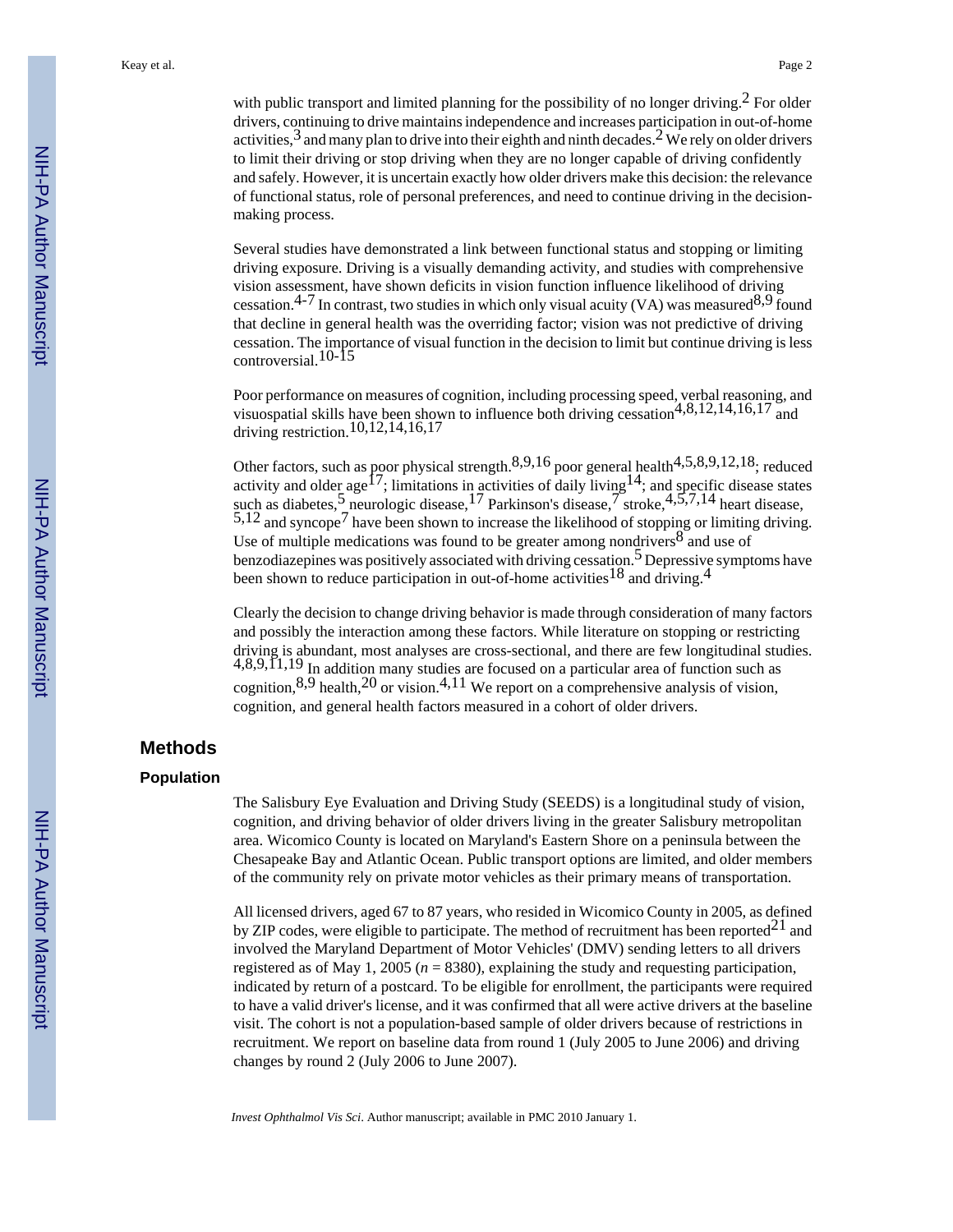#### **Study Design**

**Overview—**In round 1, the participants were interviewed in their homes and demographic characteristics, medical comorbidities, and driving behavior were assessed with structured questionnaires. Participants attended the clinic for vision and cognition testing by trained technicians. Each car was outfitted with the Driver Monitoring System  $(DMS)^{22}$  to monitor driving performance for a period of 5 days. One year after baseline assessment, participants were invited to return to the clinic to have the DMS system installed for a second 5-day period. For this analysis, the odometer reading corrected for driver identification by video camera data and Global Positioning System (GPS) data were used to validate self-report of driving restriction.

In round 2, driving habits or driving cessation were assessed by questionnaire.

The research adhered to the tenets of the Declaration of Helsinki. All participants provided informed consent and the protocol was approved by The Johns Hopkins University Institutional Review Board.

**General Health—**Arthritis, Parkinson's disease, and stroke were considered present if participants reported having received a physician's diagnosis of these disorders. The presence of depressive symptoms was scored using yes/no responses to 30 items on the Geriatric Depression Scale (GDS) questionnaire.23 Participants were asked to bring all current prescribed and nonprescribed medications for the interviewer to document. Drugs were coded  $\frac{1}{2}$  according to the Iowa Drug Information System.<sup>24</sup> The total number of medications and medications that act on the central nervous system (hypnotics and anxiolytics, antipsychotics and antidepressants, yes/no) were determined for each participant.

**Cognition—**A battery of cognitive tests was designed to assess specific aspects of cognition, including attention, visuospatial processing, psychomotor speed/visual scanning and executive function.

The Attentional Visual Field (AVF) was measured out to a 20° radius from fixation by using a computerized divided attention task described in detail elsewhere.25 In brief, participants were required to verbally report simultaneously presented central and peripheral targets (numbers) and to touch the touch-screen monitor at the location of the peripheral target. The largest visual field (VF) extent at which the participant could locate the peripheral target and identify both the central and peripheral targets defined the AVF threshold. The average AVF extent is the mean of four thresholds, measured at each of four meridians.

Visual motor integration was assessed using the Beery-Buktenica Developmental Test of Visual Motor Integration (VMI),  $^{26}$  in which a series of 24 figures of increasing complexity were copied by the participant and scored for accuracy. This test was originally designed for developmental assessment in children but was selected for ease of scoring over options such as the Rey Complex Figure Test.<sup>27</sup>

Psychomotor and visual scanning speed were assessed using Part A of the Trail Making Test  $(TMT)$ ,  $^{28}$  which requires the participant to connect circles numbered 1 to 25. Time to completion in seconds is recorded, with a maximum of 300 seconds permitted. Part B of the TMT requires the participant to connect circles alternating between numbers  $(1-13)$  and letters (A–L) as quickly as possible, with a maximum time of 500 seconds permitted.

**Vision—**Vision tests included VA, contrast sensitivity (CS), and VF assessment. For all testing, participants wore their habitual correction; and when required, participants' vision was optically corrected for shorter test distances. Presenting binocular VA was measured with a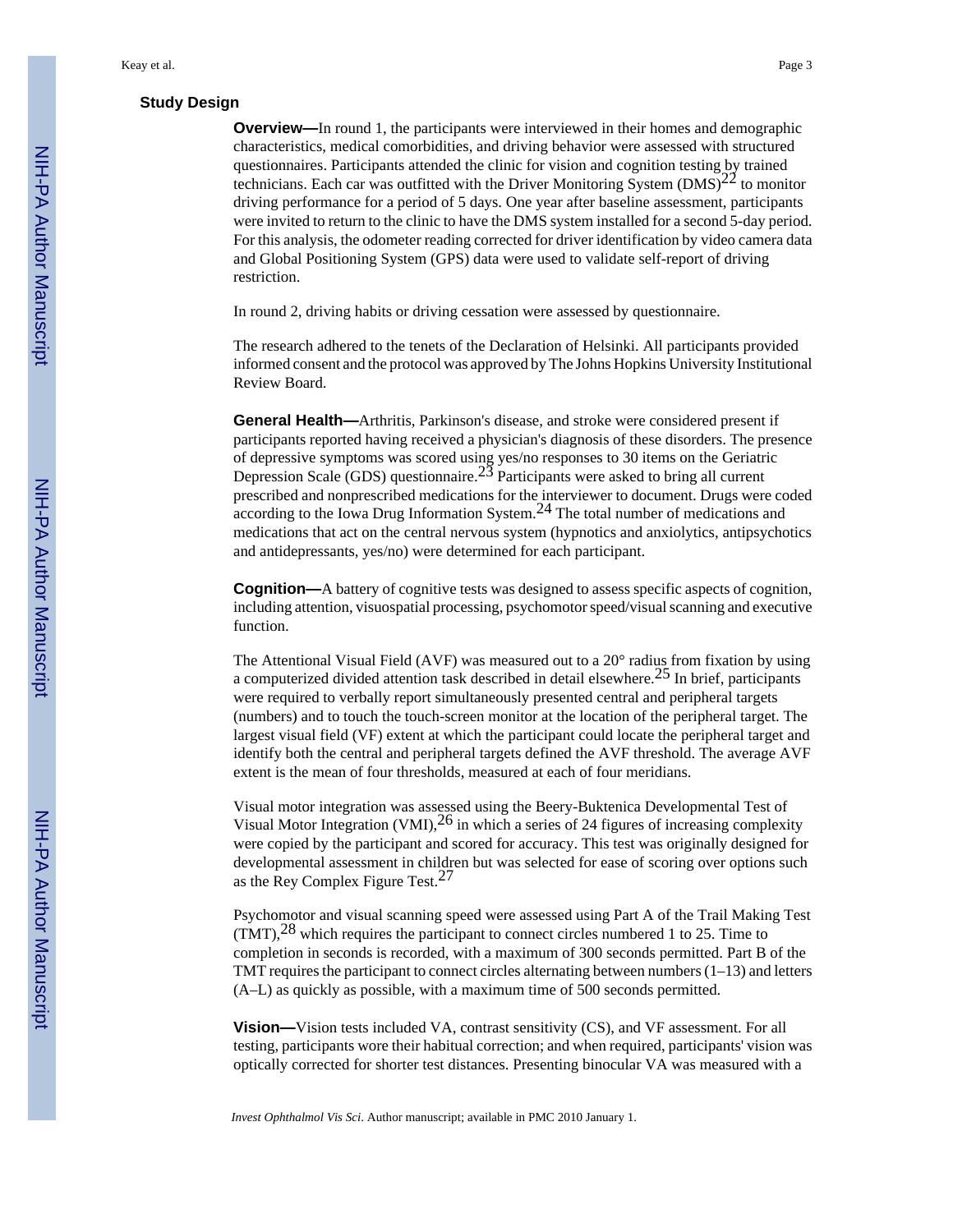high-contrast ETDRS acuity chart<sup>29</sup> with standard transillumination, 3-m testing, and a forcedchoice protocol. Results were coded as the number of letters seen and scored as logMAR acuity by assigning a value of −0.02 for each letter correctly identified.

Monocular CS was tested for each eye with the Pelli-Robson CS chart with standard illumination at a 1-m test distance. The CS score was the number of letters correctly identified ("O" for "C" was accepted as correct).<sup>30</sup> Bilateral VF was estimated using combined results from the right and left eye Full Field 81 Point tests, with a Quantify-Defects test strategy (Humphrey Field Analyzer II; Carl Zeiss Meditec, Inc., Dublin, CA). This test assesses the static VF over a 60° radius by using a Goldmann III target. For this analysis, results from both eyes were combined to create a binocular VF of 96 points.<sup>31</sup> The number of missed points in the binocular field was tallied.

**Driving Characteristics—We determined whether the participant preferred to drive or to** be driven or use other transportation. Participants were asked hypothetical questions about level of difficulty in securing different types of alternate transportation if they could no longer drive. Difficulty was rated on a scale of 1 to 5, where 1 was not difficult at all and 5 was impossible. The difficulty score was the average of responses.

The residential address of the participants was categorized as either urban or rural, based on the vicinity of services such as shops, pharmacies, banks, post offices, and doctors' offices. The Salisbury Bypass creates a natural border for the urban area of Salisbury; residences within this border were classified as "urban" and all outside as "rural."

#### **Outcome: Incident Driving Restriction or Cessation**

Drivers who were already limiting their driving to within their local neighborhood at baseline were excluded from the analysis. Participants were asked at round 2 if they had stopped driving. If still driving, they were asked whether they had driven beyond their local neighborhood in the previous 12 months. The correlation between self-reported, restricted driving space and other indicators of driving limitation, such as self-reported number of days per week driving and miles per day, were investigated. Validity of self report was compared with the 5-day odometer readings and the GPS data on North–South driving extent.

#### **Data Analysis**

The objective measures of driving exposure and self-reported number of days per week and miles per day and per year were compared between the restricted group and the continueddriving group by the Fisher's exact test or *t*-test, as appropriate, adjusting for baseline values. Descriptive data were produced for the outcome of interest: those who continued driving beyond their neighborhood, those who restricted driving to their neighborhood, and those who stopped driving. The stopped- and restricted-driving groups were collapsed because of small sample sizes. Logistic regression models that included age and sex were used to identify the factors that contribute to the likelihood of stopping or restricting driving. Variables significant at  $P < 0.20$  at this stage were included in the multivariate models.

Each domain—demographic, cognitive, visual, and other factors—included multiple variables and was added to the model in blocks. We acknowledge that risk factors may work together and hypothesized that the impact of functional status may be mediated by the presence other factors including the preference to drive, presence of depressive symptoms, and executive function. The Sobel test of mediation<sup>32</sup> was used to determine whether mediation due to a particular variable was statistically significant  $(P < 0.05)$  and has been adapted for use with binary outcomes, as required for this analysis.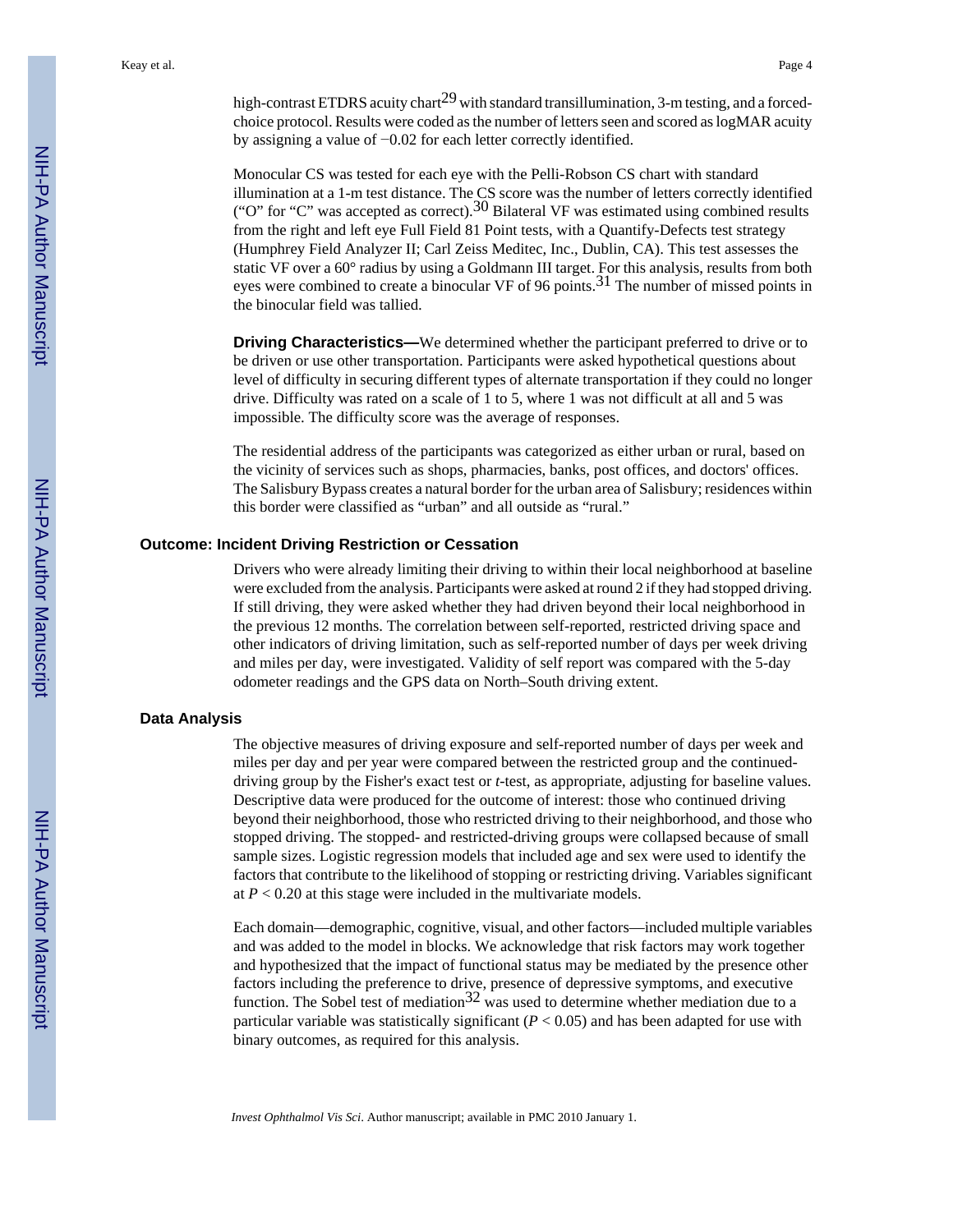#### **Results**

Of the 8380 67- to 87-year-old registered drivers in the greater Salisbury area, 4503 (54%) returned the postcards. A small proportion indicated that they were no longer driving (6.0%), 1.6% were deceased, and 2.3% were no longer living in the eligible area. Of the remainder, 42% agreed to participate, and 83% of those were enrolled in the study  $(n = 1425)$ . Men (odds ratio [OR], 1.19; 95% confidence interval [CI], 1.07–1.33) and those 80 to 84 years (OR, 1.31; 95% CI, 1.12–1.52) and over 85 years (OR, 1.46; 95% CI, 1.07–1.98) were more likely to participate than were women and 70- to 75-year-olds. There was no difference in rate of participation by race. Of the 1425 enrolled at baseline, 1237 or 87% were interviewed and/or had the driving assessment at 1 year. Those already limiting their driving at baseline were excluded  $(n = 35)$ .

In general, cognitive function was good, and visual impairment was uncommon (Table 1). Average VA was 20/20+ (logMAR < 0) with SD of 1.1 lines of letters. Few participants' vision was worse than 20/40 at the round 1 assessment (11/1202, 0.9%). The average CS was  $35 \pm 2$ letters, and a small number of drivers (26/1202, 2.2%) correctly identified <30 of 48 letters, a level that can affect performance of tasks of daily living.33 Most drivers missed no points on their bilateral VF tests (median, 0 points lost) and a very small proportion (13/1202, 1.1%) missed 30 or more points. At baseline, almost all participants (97%) were using at least one medication, and 15% were using 10+ medications. Participants were equally distributed between the men and the women, but the women had approximately 5 years' less driving experience after adjusting for age at the time of the study (59.3  $\pm$  5.9 vs. 55.3  $\pm$  7.9 years; *P* < 0.0001).

#### **Incident Driving Cessation and Restriction**

Eighteen (1.5%) participants reported that they had stopped driving during the 12 months since baseline. Of the 11 who provided reasons, two (2/11) reported being at fault in a previous road crash and decided to stop driving. Two reported feeling unsafe or fearful, and a third (3/11) stopped driving on family advice. The remainder indicated vision problems and health problems.

Forty-one (3.4%) additional participants reported restricted their driving to their local neighborhood.

Self-reported restriction of driving space to their local neighborhood was validated by the other indicators of driving space measured at rounds 1 and 2 in both the 5-day odometer mileage and estimated maximum north–south extent (Table 2). At the 1-year assessment, those who reported restricting their driving space to their local neighborhood registered approximately 5 miles per day, which is consistent with small distances within a local neighborhood. The decrease in mileage from round 1 to round 2 was approximately 40 miles in the group who restricted their driving compared with a reduction of 6 miles in the remaining drivers.

#### **Factors Predicting Incident Cessation or Restriction of Driving**

Women accounted for 88% of the group who restricted driving, but the group that stopped driving completely had approximately an equal number of men and women (Table 3). Adjustment for age and sex showed that all baseline measures of visual function were predictive of stopping or restricting driving 12 months later  $(P < 0.05$ , Table 3). CS and VA both showed a trend for decline among those continuing, those restricting, and those stopping driving. VF loss was more frequent in those who stopped driving.

The baseline measures of cognition also were predictive of stopping or restricting driving, including restricted AVFs, poor visuospatial skills (VMI score), and slow times on the TMTs,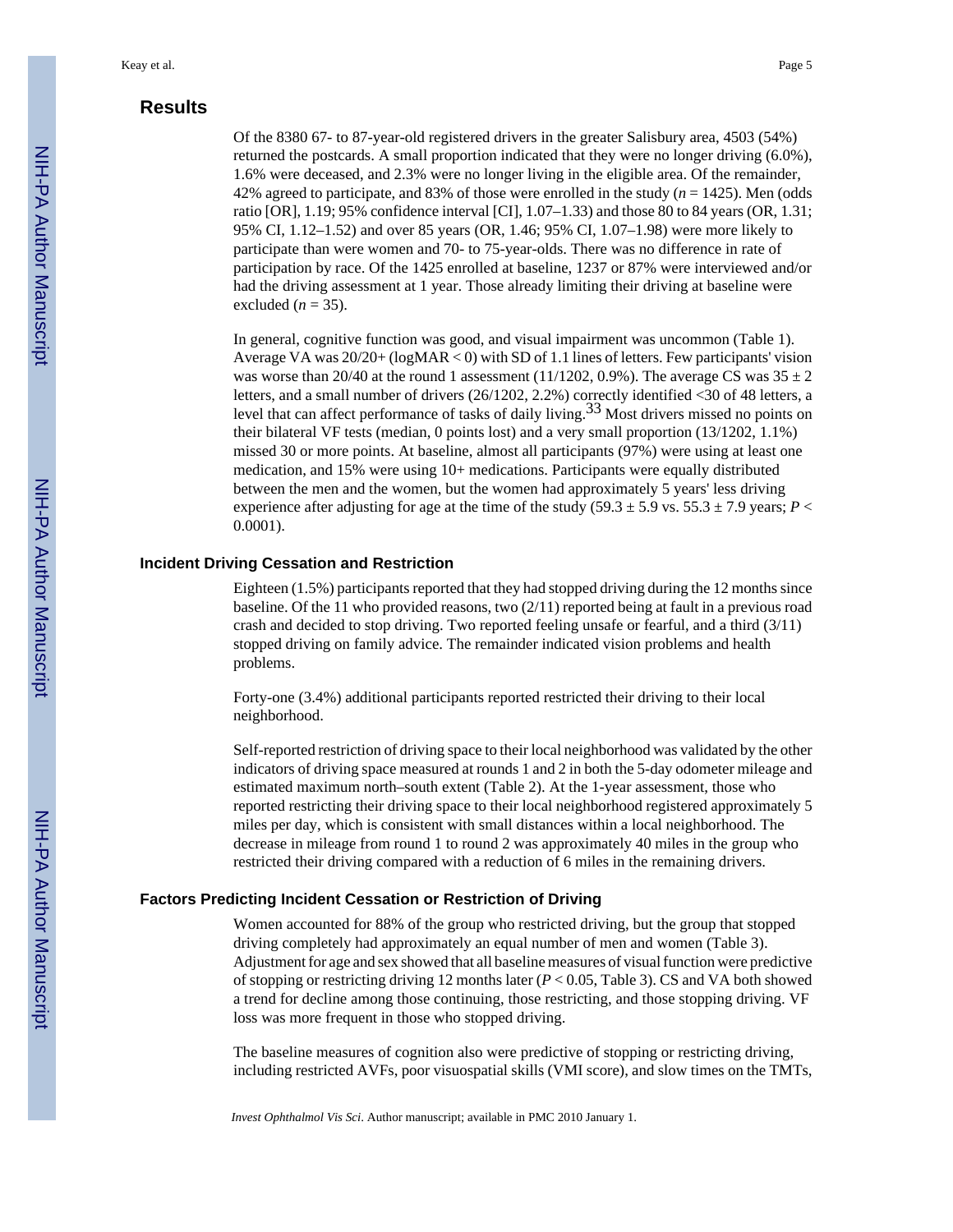which measure psychomotor/visual scanning skills (Parts A and B) and executive skills (Part B).

The number and type of medications and the presence of arthritis, Parkinson's disease, or stroke were not predictive of stopping or restricting driving  $(P > 0.05)$ . The presence of depressive symptoms at baseline was predictive  $(P < 0.0001)$ .

In the group who continued to drive, 94% expressed the preference to be the driver compared with 73% to 78% in the remainder (Table 4). Although not statistically significant, the years of driving experience were greatest in those continuing to drive  $(P = 0.1)$ , and rural drivers were less likely to restrict their driving ( $P = 0.17$ ). The mean ratings for difficulty with alternate transportation were similar across groups and corresponded to a score of 2, or slight difficulty.

In multivariate analyses (Table 5), among the demographic factors, only sex was predictive. The women were four times more likely to stop or restrict their driving than were the men. When the multivariate analysis was repeated for the men and women separately (data not shown), the odds ratios were in the same direction and generally of a magnitude similar to those in the analysis of the whole group. The other major independent predictor was a preference not to drive. When this was taken out of the analysis, the magnitudes of the other risk factors remain similar. GDS, CS, and two measures of cognition also were significantly related to restricting or stopping driving. The magnitude of increased risk due to depression was approximately 10% per unit increase in the GDS score. At baseline, 17% of participants had scores of ≥7 on the GDS, and this group had twice the risk of restricting or stopping driving in the upcoming 12 months (OR, 2.02; 95% CI, 1.09 –3.7).

We investigated the possibility that functional loss may have resulted in depressive symptoms and preference not to drive and that these are intermediate in the pathway between functional loss and stopping or restricting driving. Of the measures of function, worse CS increased the likelihood that an individual would prefer to be driven (OR, 1.15; 95% CI, 1.04–1.27), with adjustment for age and sex. For depression, several functional factors were associated including points missing on bilateral VF (OR, 1.02; 95% CI, 1.002–1.04 per point missed), slow visual scanning and psychomotor speed (TMT Part A: OR, 1.007; 95% CI, 1.002–1.01 per second) and poor visual motor integration (VMI raw score: OR, 1.03; 95% CI, 1.004–1.07).

Preference to drive acted as a mediator for the way CS influenced the decision to stop or restrict driving (Table 6,  $P = 0.04$ , 10.8% of effect). Presence of depressive symptoms partially mediated the impact of visual and cognitive functional status on the decision to stop or restrict driving (7%–10%, Table 6). Further, performance on the VMI and TMT Part A tasks partially mediated the impact of poor CS on the likelihood of stopping or restricting driving. Executive function, measured by the TMT Part B, did not mediate the impact of other deficits in function  $(P > 0.5)$ .

#### **Discussion**

Our data suggest that the multifactorial decision to stop or restrict driving is predicted not only by functional deficits in both vision and cognition but also by depression and individual driving preferences. This study supports previous work suggesting drivers who experience deficits in vision<sup>4-7,10-15</sup> or cognition<sup>4,8,10,12,14,16,17</sup> alter driving behavior.

Our finding that decreased contrast sensitivity is associated with stopping or restricting driving corroborates previous research in the Salisbury area<sup>4,11</sup> and other studies that have shown that impaired visual function,  $10-15$  presence of cataract,  $34$  and self-reported difficulty seeing in the dark or in glare<sup>5</sup> are associated with modified driving behavior.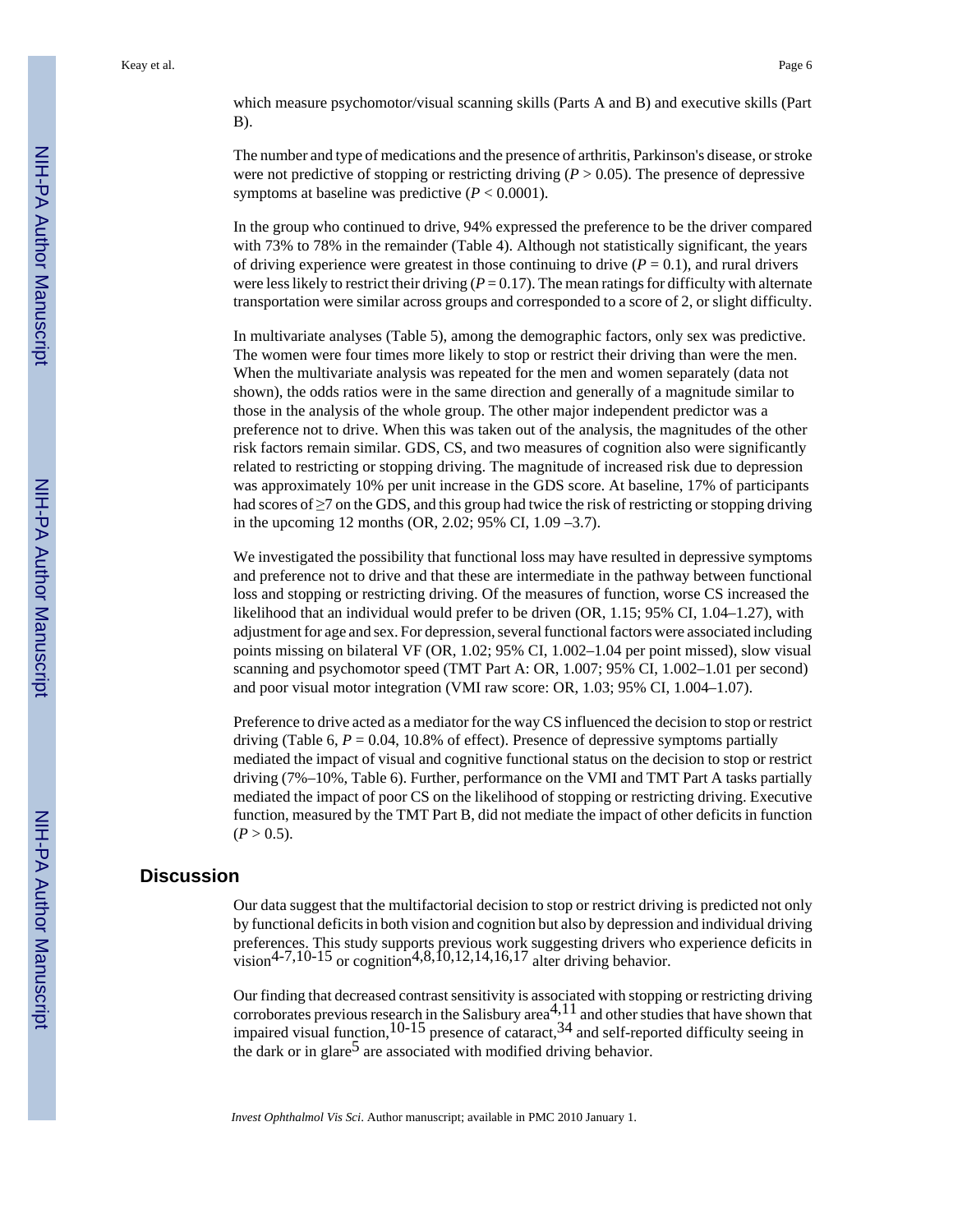Keay et al. Page 7

VF loss has been shown to be differentially associated with specific types of driving modification such as stopping driving at night.<sup>11</sup> Although we noted a trend between level of VF loss and driving cessation, we do not have sufficient power to fully explore the relationship between VF loss and driving changes, as we have done previously,  $4,11$  due to the limited number of individuals with significant VF loss (1.1%) and the small sample of individuals who stopped driving (<2%) during the 12-month follow-up period. Previously, we reported a strong influence of cognition on the ability to take a VF test.<sup>35</sup> However, at this time, we do not have sufficient data to evaluate how a decline in cognitive status may influence the relationship between VF loss and a change in driving behavior. The influence of VF loss deserves further exploration.

A strength of this study is the comprehensive battery of tests for both visual and cognitive function. Driving is a visually demanding activity, but also requires integration of visual information and appropriate action in the form of steering, braking, and accelerating. We found independent contributions of poor performance on tests of psychomotor speed and visual scanning and visuomotor integration. These skills are important for safe and confident driving where objects are moving at rapid speeds in relation to each other, and timely and accurate judgments are required. Our findings correspond with other studies on which poor cognitive processing speed<sup>16,8</sup> has been related to stopping driving. The design copy task of the Mini-Mental State Examination (MMSE) has been found to be more influential than memory tasks for continuing to drive,  $^{12}$  supporting our finding that visual-spatial processing is an important component of driving.

General health status and use of medication did not predict restriction or cessation of driving, contrary to cross-sectional studies in which individuals not driving tend to take more medications.<sup>5,8</sup> The lack of evidence of the importance of physical health and medication use may be reflective of a highly functioning population and a short period of monitoring.

Like other reports in the literature, we found that women were more likely to stop driving than were men with the same level of visual<sup>15</sup> or cognitive<sup>14</sup> impairment. Others have suggested that the differences between the sexes are explainable by differences in lifetime driving experience in which men start driving younger and have higher annual mileage and therefore are more habituated to driving and likely to continue driving longer.<sup>36</sup> The lack of association with years of driving experience in this analysis does not support this claim. However, other measures of driving history not captured in our study may explain part of the sex effect.

A personal preference for driving was found to increase the likelihood of continuing driving. Whether preference to drive was an inherent trait or it was in response to functional status is unclear. Driving preference was only partly explained by a deficit in CS, and it is possible that driving preference is both a response to low confidence in vision and a reflection of personal preferences for independent travel. Aspects of personality may contribute to the decision to stop driving, and it would be worthwhile to include this in future research in this area.

Although other studies have shown that loss of driving privileges  $37,38$  is related to depression, this study provides temporal data to support that depression itself leads to the decision to stop or restrict driving. Further, the effects of visual and cognitive factors on stopping or restricting driving were modestly mediated by depressive symptoms. We showed that part of the role of depression is intermediate in the pathway from functional loss to stopping driving. The association of depression was not explained by the use of psychoactive drugs, although others have found that benzodiazepines are related to stopping driving.<sup>5</sup>

Previous research among frail older drivers has shown that those living in a metropolitan area<sup>14</sup> or in a congregate independent living site<sup>16</sup> are more likely to stop or limit driving, presumably due to availability of local services and facilities. In addition, availability of an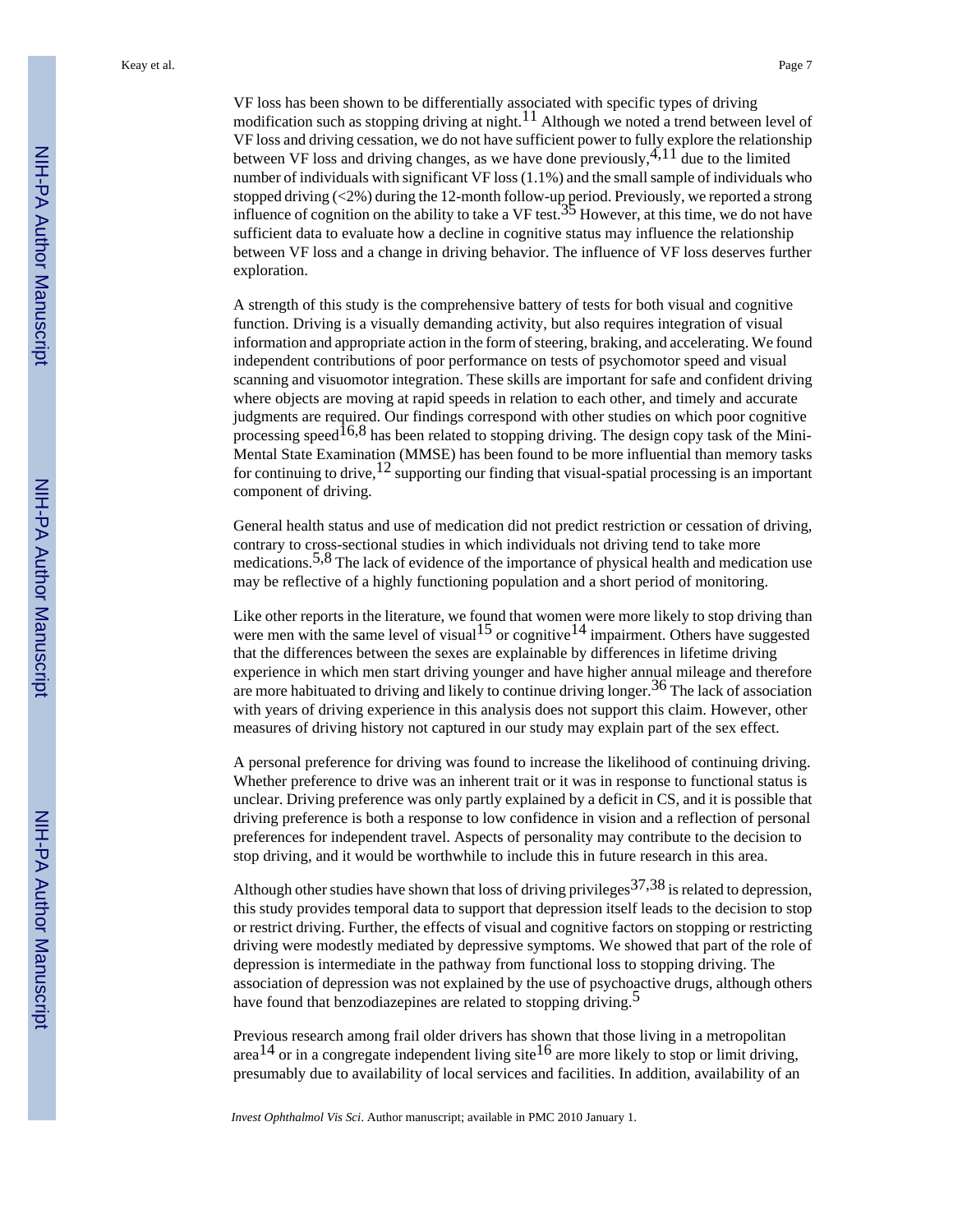alternate driver has been linked to cessation of driving but less to restricted driving.<sup>14</sup> We did not find similar associations in this study; however, our population is fairly homogenous in terms of alternative means of transportation, since public transportation is not currently available in this region. These hypotheses could be explored further in a more diverse population.

Other reports have shown approximately 3% to  $5\frac{4,39}{ }$  of older drivers stop driving yearly, and a larger proportion of drivers restrict the way they drive in some capacity.<sup>12</sup> Our cohort is a highly functioning group who volunteered to participate in a 3-year study of driving; thus it is not surprising that only a small percentage (<2%) was not driving 12 months into the study. In addition, our criteria for defining "driving restriction" required that they did not drive beyond their neighborhood in the previous 12 months, a severe restriction on driving space. Just 3.4% of the total sample restricted their driving to this extent, driving <5 miles per day on average.

While restriction and stopping are combined for analysis, the trends support the contention that functional deficits are more common in those who restrict driving and most frequent among those who stop driving altogether. Although the results did not show it directly, restricting driving may be an intermediate step before stopping driving altogether.

The factors that lead to restrictions in driving space or stopping driving altogether and the timeliness of the adaptive behavior is of interest. It is reassuring that in this group driving modifications were related to visual and cognitive status and supports the notion that older drivers make decisions in response to decline in functional status. The finding that other factors influence the decision to limit or stop driving, including depressive symptoms, preference to drive, and cognitive status, is helpful in understanding the decision-making process.

#### **Acknowledgments**

The authors thank the study participants, the Salisbury Eye Evaluation Study technicians and staff for collecting the data, and Kathleen C. West, RPh, who coded all the medications for this project.

Supported by Grant AG23110 from the National Institute on Aging. SKW is the recipient of a Senior Scientific Investigator grant from Research to Prevent Blindness. LK is funded by an Australian National Health and Medical Research Council postdoctoral fellowship.

#### **References**

- 1. National Highway Traffic Safety Administration. Traffic Safety Facts 2006 Data: Older Population. U.S. Department of Transportation: National Center for Statistics and Analysis; Washington, DC: 2008.
- 2. Kostyniuk LP, Shope JT. Driving and alternatives: older drivers in Michigan. J Safety Res 2003;34:407–414. [PubMed: 14636663]
- 3. Marottoli RA, de Leon CFM, Glass TA, Williams CS, Cooney LM Jr, Berkman LF. Consequences of driving cessation: decreased out-of-home activity levels. J Gerontol B Psychol Sci Soc Sci 2000;55:S334–S340. [PubMed: 11078110]
- 4. Freeman EE, Munoz B, Turano KA, West SK. Measures of visual function and time to driving cessation in older adults. Optom Vis Sci 2005;82:765–773. [PubMed: 16127343]
- 5. Gilhotra JS, Mitchell P, Ivers R, Cumming RG. Impaired vision and other factors associated with driving cessation in the elderly: the Blue Mountains Eye Study. Clin Exp Ophthalmol 2001;29:104– 107.
- 6. Marottoli RA, Mendes de Leon CF, Glass TA, et al. Driving cessation and increased depressive symptoms: prospective evidence from the New Haven EPESE. Established Populations for Epidemiologic Studies of the Elderly. J Am Geriatr Soc 1997;45:202–206. [PubMed: 9033520]
- 7. Campbell MK, Bush TL, Hale WE. Medical conditions associated with driving cessation in community-dwelling, ambulatory elders. J Gerontol 1993;48:S230–S234. [PubMed: 8315247]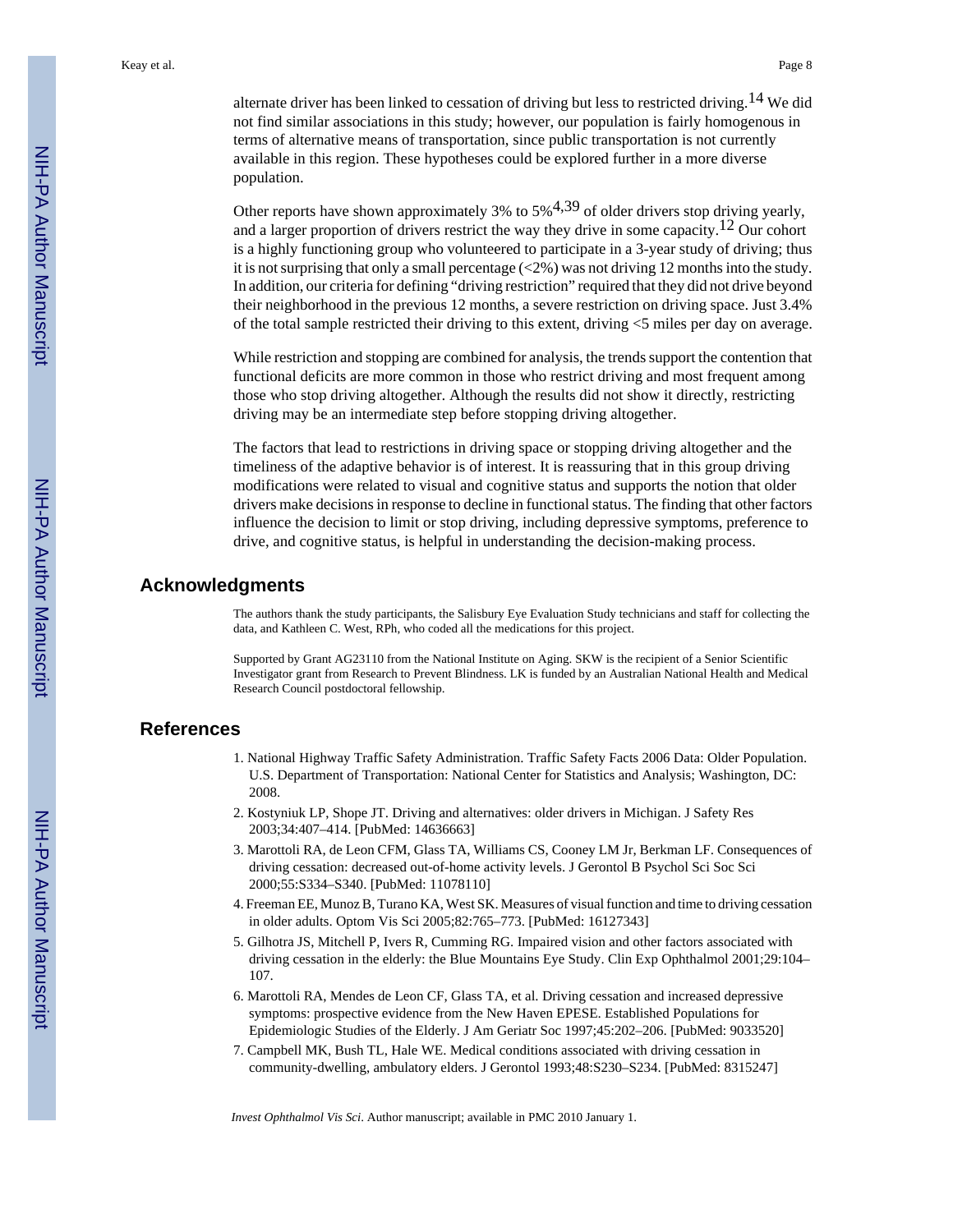Keay et al. Page 9

- 8. Anstey KJ, Windsor TD, Luszcz MA, Andrews GR. Predicting driving cessation over 5 years in older adults: psychological well-being and cognitive competence are stronger predictors than is physical health. J Am Geriatr Soc 2006;54:121–126. [PubMed: 16420208]
- 9. Sims RV, Ahmed A, Sawyer P, Allman RM. Self-reported health and driving cessation in communitydwelling older drivers. J Gerontol A Biol Sci Med Sci 2007;62:789–793. [PubMed: 17634328]
- 10. Ball K, Owsley C, Stalvey B, Roenker DL, Sloane ME, Graves M. Driving avoidance and functional impairment in older drivers. Accid Anal Prev 1998;30:313–322. [PubMed: 9663290]
- 11. Freeman EE, Munoz B, Turano KA, West SK. Measures of visual function and their association with driving modification in older adults. Invest Ophthalmol Vis Sci 2006;47:514–520. [PubMed: 16431944]
- 12. Gallo JJ, Rebok GW, Lesikar SE. The driving habits of adults aged 60 years and older. J Am Geriatr Soc 1999;47:335–341. [PubMed: 10078897]
- 13. Okonkwo OC, Crowe M, Wadley VG, Ball K. Visual attention and self-regulation of driving among older adults. Int Psychogeriatr 2007;1–12:1–12.
- 14. Freund B, Szinovacz M. Effects of cognition on driving involvement among the oldest old: variations by gender and alternative transportation opportunities. Gerontologist 2002;42:621–633. [PubMed: 12351797]
- 15. Brabyn JA, Schneck ME, Lott LA, Haegerstrom-Portnoy G. Night driving self-restriction: vision function and gender differences. Optom Vis Sci 2005;82:755–764. [PubMed: 16127342]
- 16. Carr DB, Flood K, Steger-May K, Schechtman KB, Binder EF. Characteristics of frail older adult drivers. J Am Geriatr Soc 2006;54:1125–1129. [PubMed: 16866686]
- 17. Marottoli RA, Ostfeld AM, Merrill SS, Perlman GD, Foley DJ, Cooney LM Jr. Driving cessation and changes in mileage driven among elderly individuals. J Gerontol 1993;48:S255–S260. [PubMed: 8366274]
- 18. Wilkie R, Peat G, Thomas E, Croft P. Factors associated with participation restriction in communitydwelling adults aged 50 years and over. Qual Life Res 2007;16:1147–1156. [PubMed: 17530446]
- 19. Vance DE, Roenker DL, Cissell GM, Edwards JD, Wadley VG, Ball KK. Predictors of driving exposure and avoidance in a field study of older drivers from the state of Maryland. Accid Anal Prev 2006;38:823–831. [PubMed: 16545765]
- 20. Sims RV, Owsley C, Allman RM, Ball K, Smoot TM. A preliminary assessment of the medical and functional factors associated with vehicle crashes by older adults. J Am Geriatr Soc 1998;46:556– 561. [PubMed: 9588367]
- 21. Zhang L, Baldwin K, Munoz B, et al. Visual and cognitive predictors of performance on brake reaction test: Salisbury eye evaluation driving study. Ophthalmic Epidemiol 2007;14:216–222. [PubMed: 17896300]
- 22. Baldwin, KC.; Duncan, DD.; West, SK. Johns Hopkins APL Technical Digest. Vol. 25th ed.. Johns Hopkins University Applied Physics Laboratory; Baltimore, MD: 2004. The Driver Monitor System: a Means of Assessing Driver Performance; p. 1-10.
- 23. Yesavage JA, Brink TL, Rose TL, et al. Development and validation of a geriatric depression screening scale: a preliminary report. J Psychiatr Res 1982;17:37–49. [PubMed: 7183759]
- 24. Pahor M, Chrischilles EA, Guralnik JM, Brown SL, Wallace RB, Carbonin P. Drug data coding and analysis in epidemiologic studies. Eur J Epidemiol 1994;10:405–411. [PubMed: 7843344]
- 25. Hassan SE, Turano KA, Munoz B, Munro C, Bandeen-Roche K, West SK. Cognitive and vision loss affects the topography of the attentional visual field. Invest Ophthalmol Vis Sci. May 23;2008 Published online
- 26. Beery, KE. Administration, Scoring, and Teaching Manual for the Beery-Buktenica Developmental Test of Visual-Motor Integration with Supplemental Developmental Tests of Visual Perception and Motor Coordination. Modern Curriculum Press; Parsippany, NJ: 1997.
- 27. Meyers, JE.; Myers, KR. Rey Complex Figure Test and Recognition Trial. Psychological Assessment Resources; Odessa, FL: 1995.
- 28. Bowie CR, Harvey PD. Administration and interpretation of the Trail Making Test. Nat Protoc 2006;1:2277–2281. [PubMed: 17406468]
- 29. Ferris FL III, Kassoff A, Bresnick GH, Bailey I. New visual acuity charts for clinical research. Am J Ophthalmol 1982;94:91–96. [PubMed: 7091289]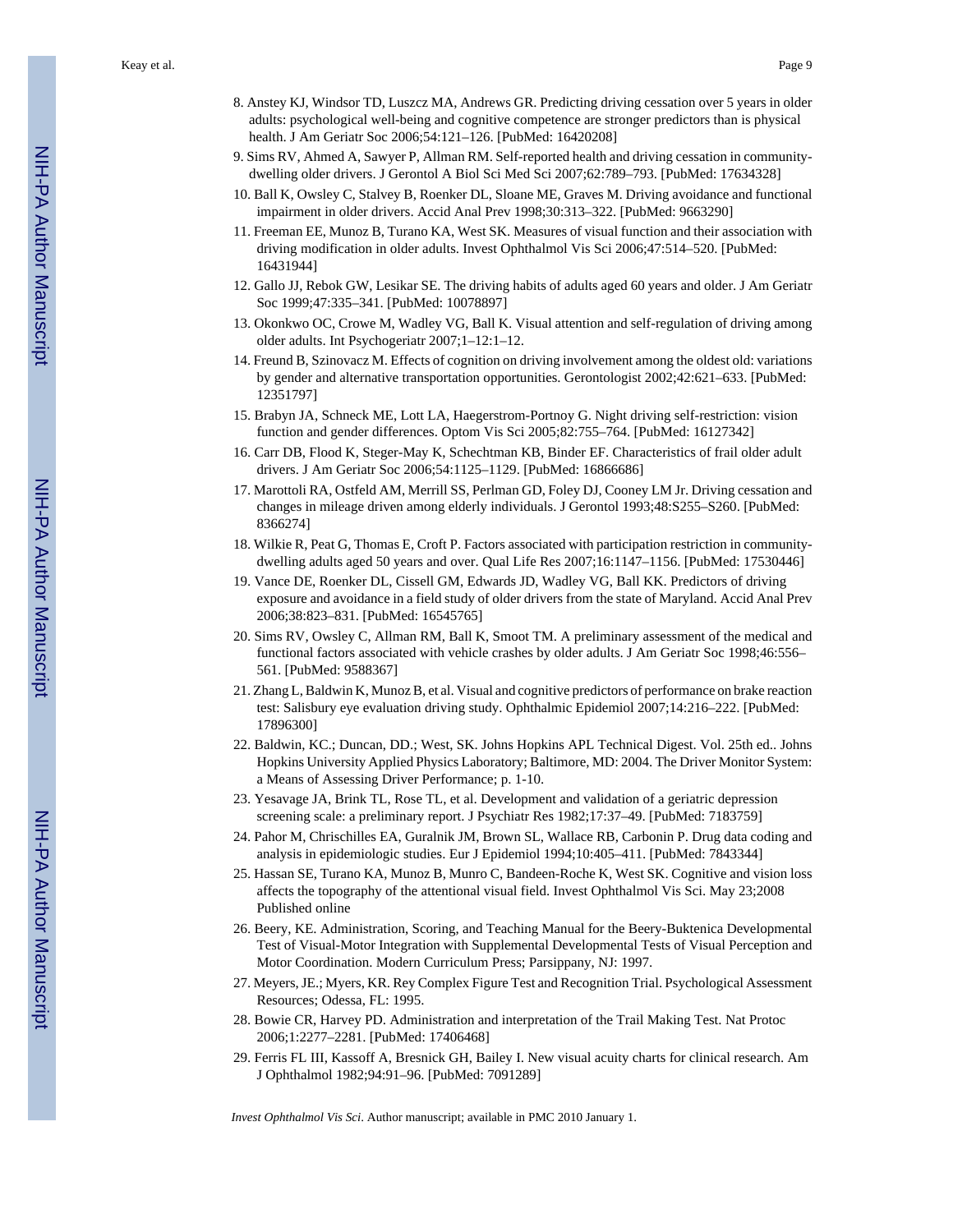Keay et al. Page 10

- 30. Elliott DB, Whitaker D, Bonette L. Differences in the legibility of letters at contrast threshold using the Pelli-Robson chart. Ophthalmic Physiol Opt 1990;10:323–326. [PubMed: 2263364]
- 31. Nelson-Quigg JM, Cello K, Johnson CA. Predicting binocular visual field sensitivity from monocular visual field results. Invest Ophthalmol Vis Sci 2000;41:2212–2221. [PubMed: 10892865]
- 32. Jasti S, Dudley WN, Goldwater E. SAS macros for testing statistical mediation in data with binary mediators or outcomes. Nurs Res 2008;57:118–122. [PubMed: 18347484]
- 33. West SK, Rubin GS, Broman AT, Munoz B, Bandeen-Roche K, Turano K. How does visual impairment affect performance on tasks of everyday life? The SEE Project. Salisbury Eye Evaluation. Arch Ophthalmol 2002;120:774–780. [PubMed: 12049583]
- 34. Owsley C, Stalvey B, Wells J, Sloane ME. Older drivers and cataract: driving habits and crash risk. J Gerontol A Biol Sci Med Sci 1999;54:M203–M211. [PubMed: 10219012]
- 35. Rubin GS, West SK, Munoz B, et al. A comprehensive assessment of visual impairment in a population of older Americans. The SEE Study, Salisbury Eye Evaluation Project. Invest Ophthalmol Vis Sci 1997;38:557–568. [PubMed: 9071208]
- 36. Hakamies-Blomqvist L, Siren A. Deconstructing a gender difference: driving cessation and personal driving history of older women. J Safety Res 2003;34:383–388. [PubMed: 14636660]
- 37. Ragland DR, Satariano WA, MacLeod KE. Driving cessation and increased depressive symptoms. J Gerontol A Biol Sci Med Sci 2005;60:399–403. [PubMed: 15860482]
- 38. Windsor TD, Anstey KJ, Butterworth P, Luszcz MA, Andrews GR. The role of perceived control in explaining depressive symptoms associated with driving cessation in a longitudinal study. Gerontologist 2007;47:215–223. [PubMed: 17440126]
- 39. Foley DJ, Heimovitz HK, Guralnik JM, Brock DB. Driving life expectancy of persons aged 70 years and older in the United States. Am J Public Health 2002;92:1284–1289. [PubMed: 12144985]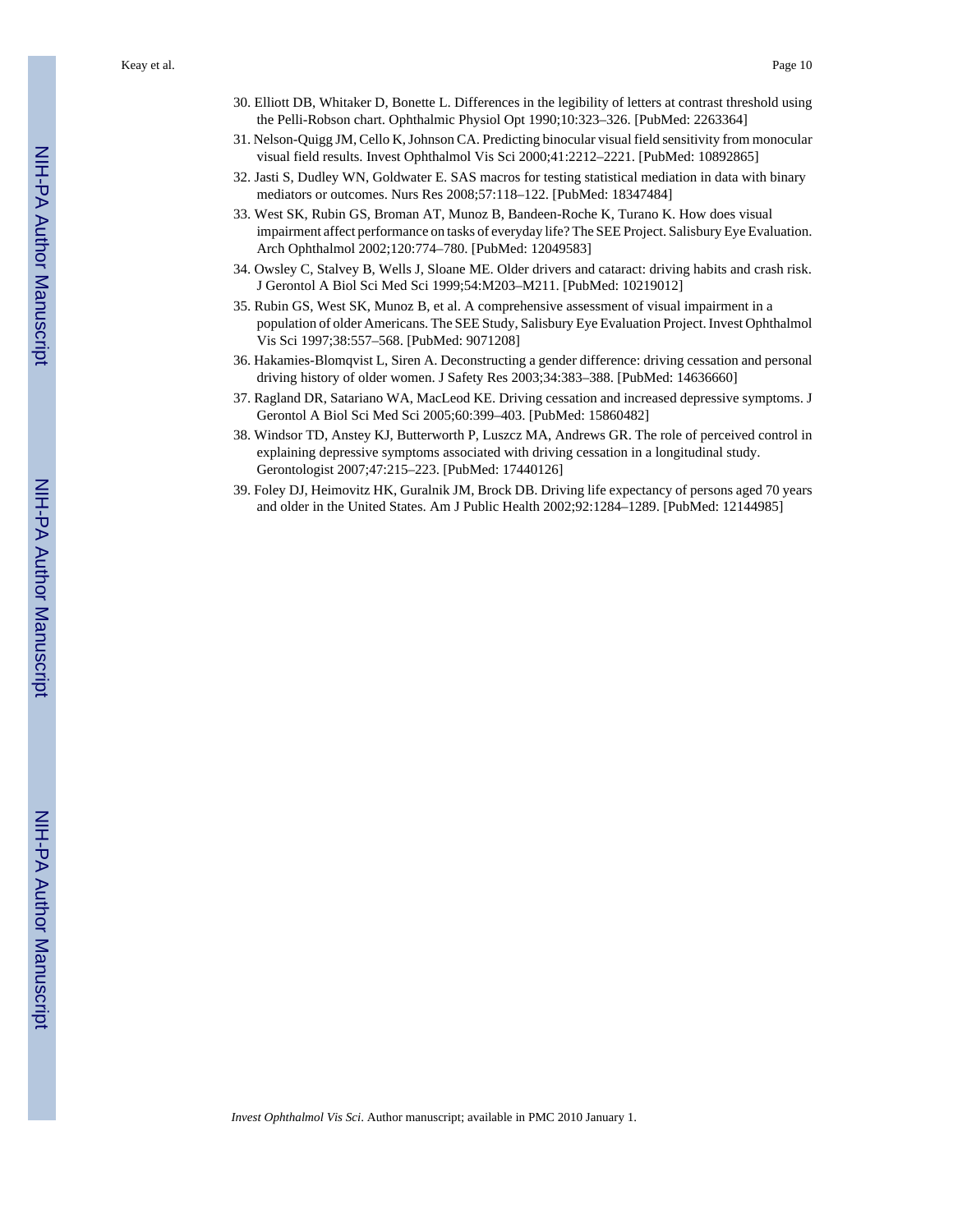#### Baseline Demographic, Medical Characteristics, and Driving Profile of 1202 Participants at Baseline

| <b>Variable</b>                        | <b>All Participants</b> |
|----------------------------------------|-------------------------|
| Age, mean $(SD)$                       | $75.0 \pm 5.2$          |
| Sex (% male)                           | 614/1202(51.1)          |
| Race (% African American)              | 12.3%                   |
| Rural residence, $n$ (%)               | 412/1202 (34%)          |
| Years of education, mean (SD)          | $13.7 \pm 5.3$          |
| MMSE score, mean (SD)                  | $28.4 \pm 1.7$          |
| GDS score, mean (SD)                   | $3.6 \pm 3.4$           |
| Medications, mean (SD)                 | $6.5 \pm 4.3$           |
| Visual acuity, mean (SD)               | $-0.01 \pm 0.11$        |
| Years of driving experience, mean (SD) | $57.3 \pm 7.2$          |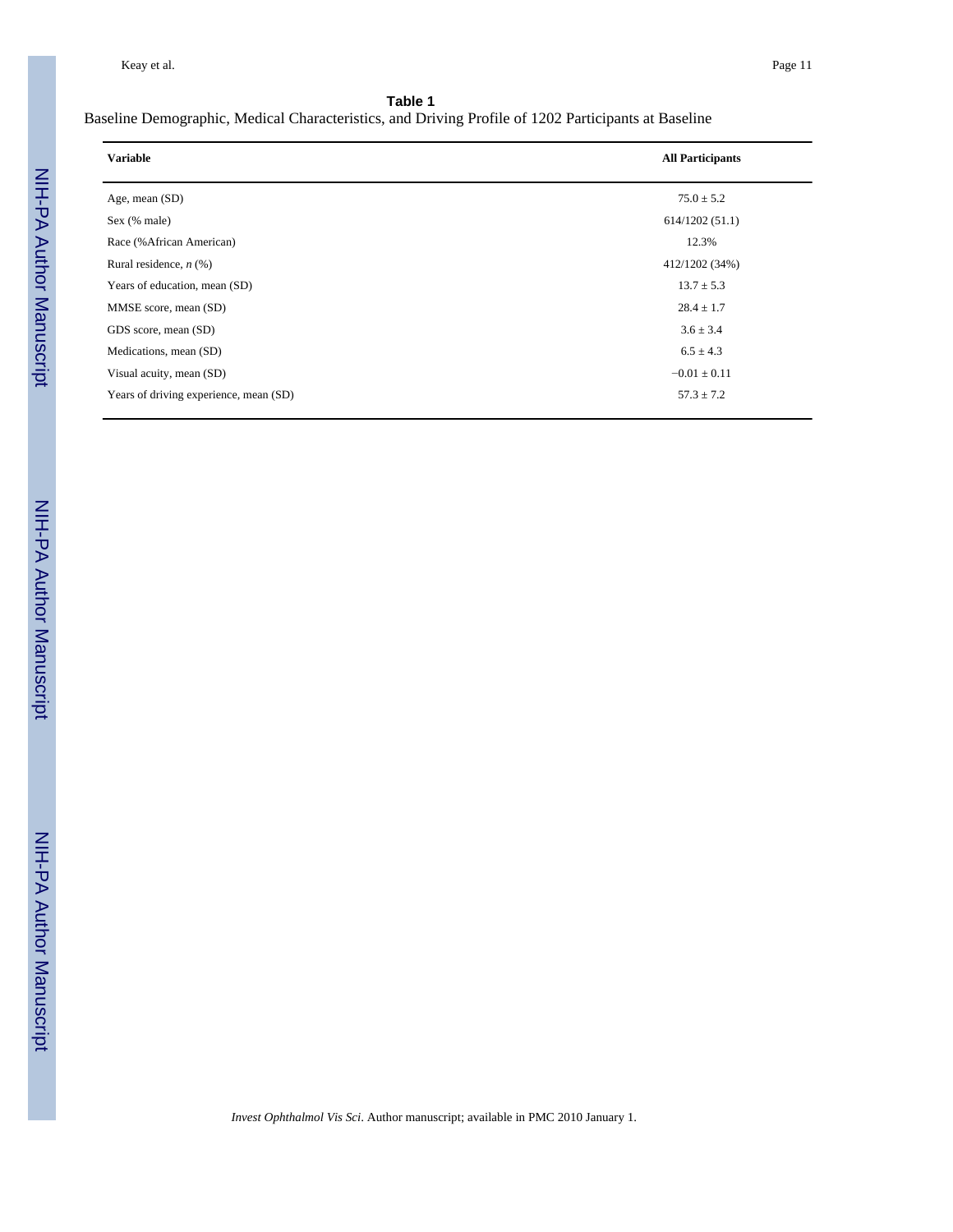#### Measures of Driving Extent in Those Who Reduced Driving Area to Their Local Neighborhoods (*n* = 41) and Those Who Continued to Drive Beyond Their Neighborhoods (*n* = 1143)

| <b>Characteristic</b>      | <b>Visit</b>    | <b>Continued</b><br><b>Driving</b> | <b>Driving Restricted</b><br>to Neighborhood | Age- and Sex-<br>Adjusted $p^*$ |
|----------------------------|-----------------|------------------------------------|----------------------------------------------|---------------------------------|
| 5-Day odometer (miles)     | <b>Baseline</b> | 112.7 (103.2)                      | 66.0(86.5)                                   |                                 |
|                            | One year        | 107.5 (94.9)                       | 26.6(32.1)                                   |                                 |
|                            | Change          | $-5.8(105.9)$                      | $-39.9(95.6)$                                | 0.03, <b>0.0001</b>             |
| Max (North-South) GPS      | Baseline        | 10.4(13.1)                         | 4.5(4.2)                                     |                                 |
|                            | One year        | 10.9(12.4)                         | 2.1(2.6)                                     |                                 |
|                            | Change          | 0.7(14.8)                          | $-2.0(5.0)$                                  | 0.22, <b>0.0001</b>             |
| Self-reported d/wk driving | <b>Baseline</b> | 5.5(1.7)                           | 4.1(2.1)                                     |                                 |
|                            | One year        | 5.4(1.8)                           | 3.4(2.4)                                     |                                 |
|                            | Change          | $-0.1(1.3)$                        | $-0.77(2.3)$                                 | 0.0005, <b>0.0001</b>           |
| Self reported miles/d      | Baseline        | 24.9(30.1)                         | 15.2(11.1)                                   |                                 |
|                            | One year        | 22.8(25.0)                         | 10.2(8.3)                                    |                                 |
|                            | Change          | $-2.2(29.5)$                       | $-4.4(10.6)$                                 | 0.61, <b><i>0.0001</i></b>      |

Data are the mean (SD).

*\** In bold, *P* after adjustment for baseline value.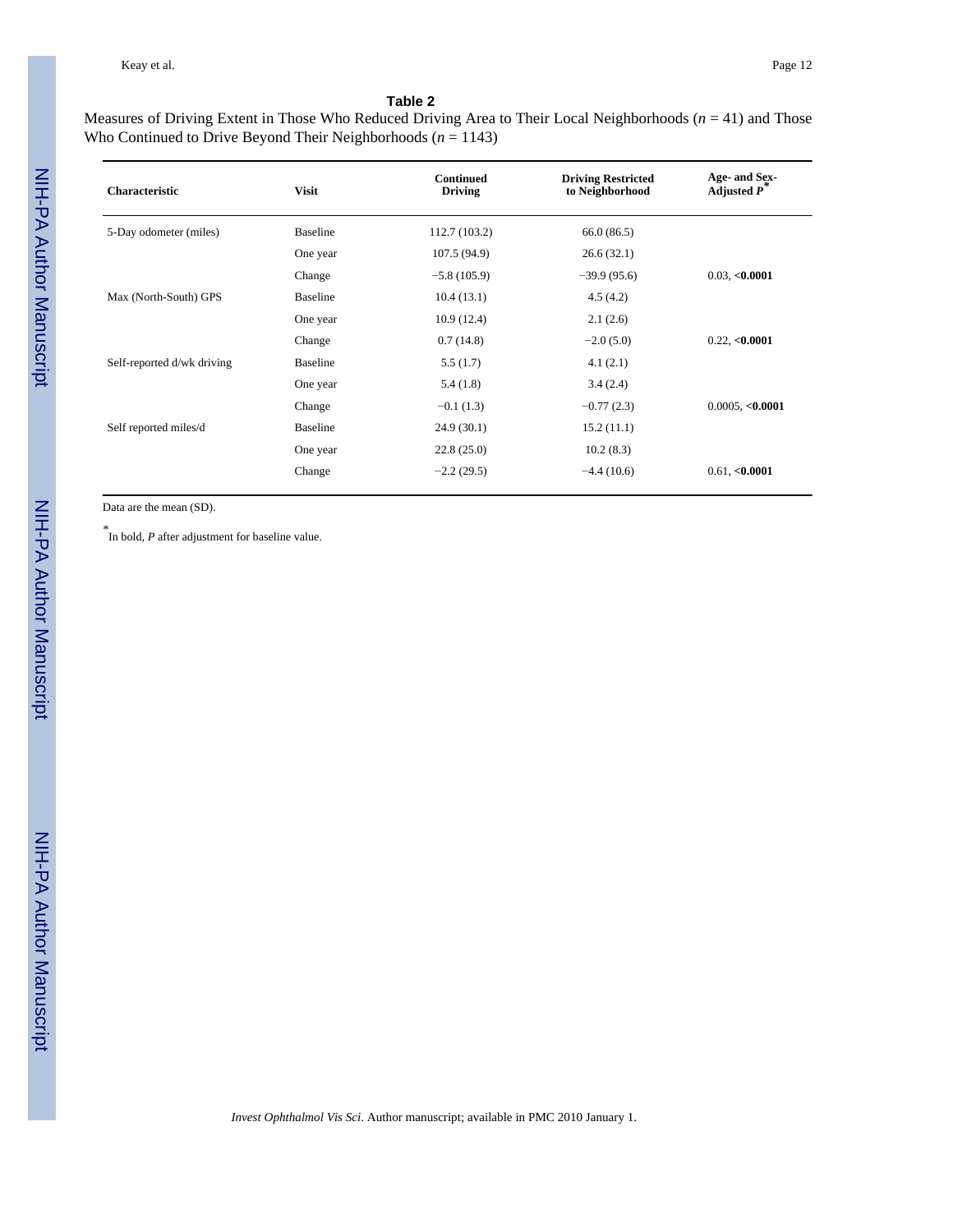| Demographic and Functional Characteristics of Those with Incident Driving Restriction or Cessation, Compared with Other Drivers | Table 3                  |                                           |                                   |                  |                              |
|---------------------------------------------------------------------------------------------------------------------------------|--------------------------|-------------------------------------------|-----------------------------------|------------------|------------------------------|
|                                                                                                                                 |                          | Incident Driving Restriction or Cessation |                                   |                  |                              |
|                                                                                                                                 | Continue<br>$(n = 1143)$ | Restrict<br>$(n = 41)$                    | <b>Stop Driving</b><br>$(n = 18)$ | Unadjusted       | $\mathbf{p}^*$               |
| Demographics                                                                                                                    |                          |                                           |                                   |                  |                              |
| Age, mean (SD)                                                                                                                  | 74.9 (5.1)               | 75.7 (5.6)                                | 78.6 (4.7)                        | 0.015            | $0.012^{\dagger}$            |
| Women (%)                                                                                                                       | 47.5                     | 87.8                                      | $50.0$                            | $-0.001$         | $10000 +$                    |
| Blacks (%)                                                                                                                      | 12.1                     | $17.1\,$                                  | 16.7                              | 0.27             | $0.23^{8}$                   |
| Education, mean years (SD)                                                                                                      | 13.7(5.4)                | 12.4(3.5)                                 | 13.6 (3.6)                        | 0.02             | $0.02^\circ$                 |
| General health                                                                                                                  |                          |                                           |                                   |                  |                              |
| GDS score, mean (SD)                                                                                                            | 3.5(3.4)                 | 4.9(3.3)                                  | 6.2(4.5)                          | 0.0001           | $0.0009^\text{\S}$           |
| Arthritis (%)                                                                                                                   | 55.7                     | 63.4                                      | 88.9                              | 0.02             | $0.10^{\textstyle{\S}}$      |
| Stroke <sup>(%)</sup>                                                                                                           | 9.0                      | 9.8                                       | $\Xi$                             | 0.8              | $0.49^{\$}$                  |
| Parkinson's disease (%)                                                                                                         | 0.6                      | 2.4                                       | 0.0                               | $0.\overline{3}$ | $0.20^{\textstyle{\S}}$      |
| Medications $(n)$                                                                                                               | 6.4(4.3)                 | 6.4(3.4)                                  | 6.8(3.8)                          | 0.8              | $0.9^{\textstyle\rm{g}}$     |
| Using CNS medications (%)                                                                                                       | 12.9                     | 12.2                                      | 16.7                              | 0.9              | $0.8^{\S}$                   |
| Cognitive function                                                                                                              |                          |                                           |                                   |                  |                              |
| Attention                                                                                                                       |                          |                                           |                                   |                  |                              |
| Visual attention extent, mean deg (SD)                                                                                          | 12.8(5.1)                | 11.8(5.3)                                 | 8.0(6.3)                          | 0.005            | $0.02$ $\delta$              |
| Visuospatial                                                                                                                    |                          |                                           |                                   |                  |                              |
| mean raw<br>Visuomotor integration,<br>score (SD)                                                                               | 18.4(3.4)                | 16.5(3.6)                                 | 16.1(4.3)                         | 0.001            | $<0.001^\circ$               |
| Psychomotor speed and visual scanning                                                                                           |                          |                                           |                                   |                  |                              |
| Time TMT Part A in seconds, mean<br>(SD)                                                                                        | 48.5 (21.7)              | 60.1 (35.2)                               | 84.2 (66.5)                       | 0.001            | 0.001                        |
| Executive function                                                                                                              |                          |                                           |                                   |                  |                              |
| Time TMT Part B in seconds, mean<br>$\left( \text{SD} \right)$                                                                  | 124.7 (71.9)             | 133.7 (76.3)                              | 170.9 (77.8)                      | 0.068            | $0.03\,$ $\,$                |
| Visual function                                                                                                                 |                          |                                           |                                   |                  |                              |
| LogMar, mean visual acuity (SD)                                                                                                 | $-0.01(0.11)$            | 0.04(0.15)                                | 0.08(0.014)                       | $-0.001$         | $\textbf{0.0006}^\textit{S}$ |
| Contrast sensitivity, better eye mean (SD)                                                                                      | 35.3(2.2)                | 34.4 (2.7)                                | 32.4(4.1)                         | $-0.001$         | $<0.001^\circ$               |
| Bilateral VF points missing, mean (SD)                                                                                          | 1.98(5.1)                | 1.8(3.8)                                  | 9.8 (17.1)                        | 0.007            | $0.001^\circ$                |

*Invest Ophthalmol Vis Sci*. Author manuscript; available in PMC 2010 January 1.

Keay et al. Page 13

NIH-PA Author Manuscript

NIH-PA Author Manuscript

NIH-PA Author Manuscript

NIH-PA Author Manuscript

NIH-PA Author Manuscript

NIH-PA Author Manuscript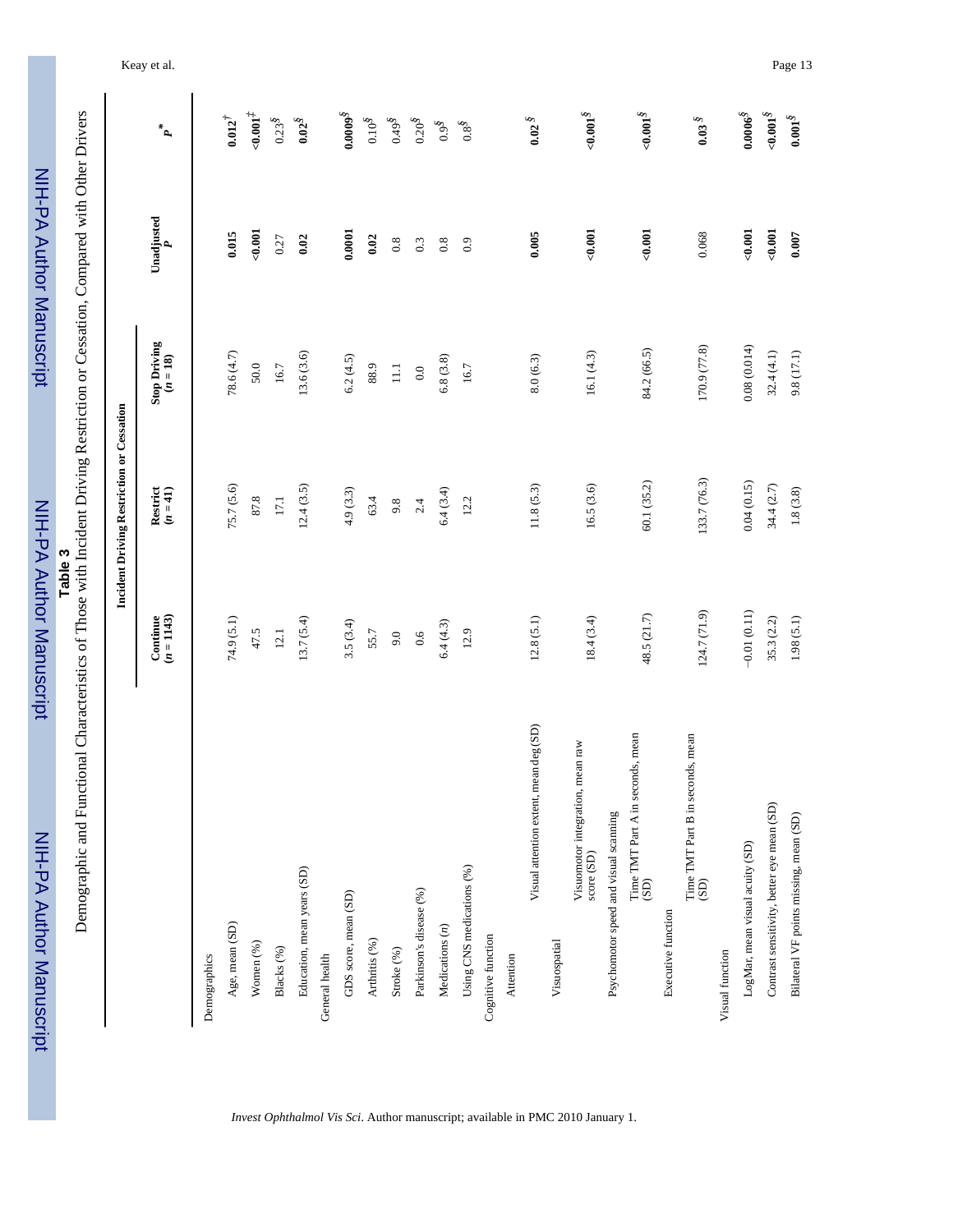# Incident Driving Restriction or Cessation **Incident Driving Restriction or Cessation**

|                                                                     | Continue<br>$(n = 1143)$ | Restrict<br>$(n = 41)$ | Stop Driving<br>$(n = 18)$ | Unadjusted $\frac{p}{P}$ | $\mathbf{a}^*$ |
|---------------------------------------------------------------------|--------------------------|------------------------|----------------------------|--------------------------|----------------|
|                                                                     |                          |                        |                            |                          |                |
| Bold indicates statistical significance.                            |                          |                        |                            |                          |                |
| For analysis, those who restricted or stopped driving were combined |                          |                        |                            |                          |                |

*\** †‡

 Adjusted for sex. Adjusted for age. *§*Adjusted for age and sex.

 $\stackrel{\text{g}}{S}\!$  Adjusted for age and sex.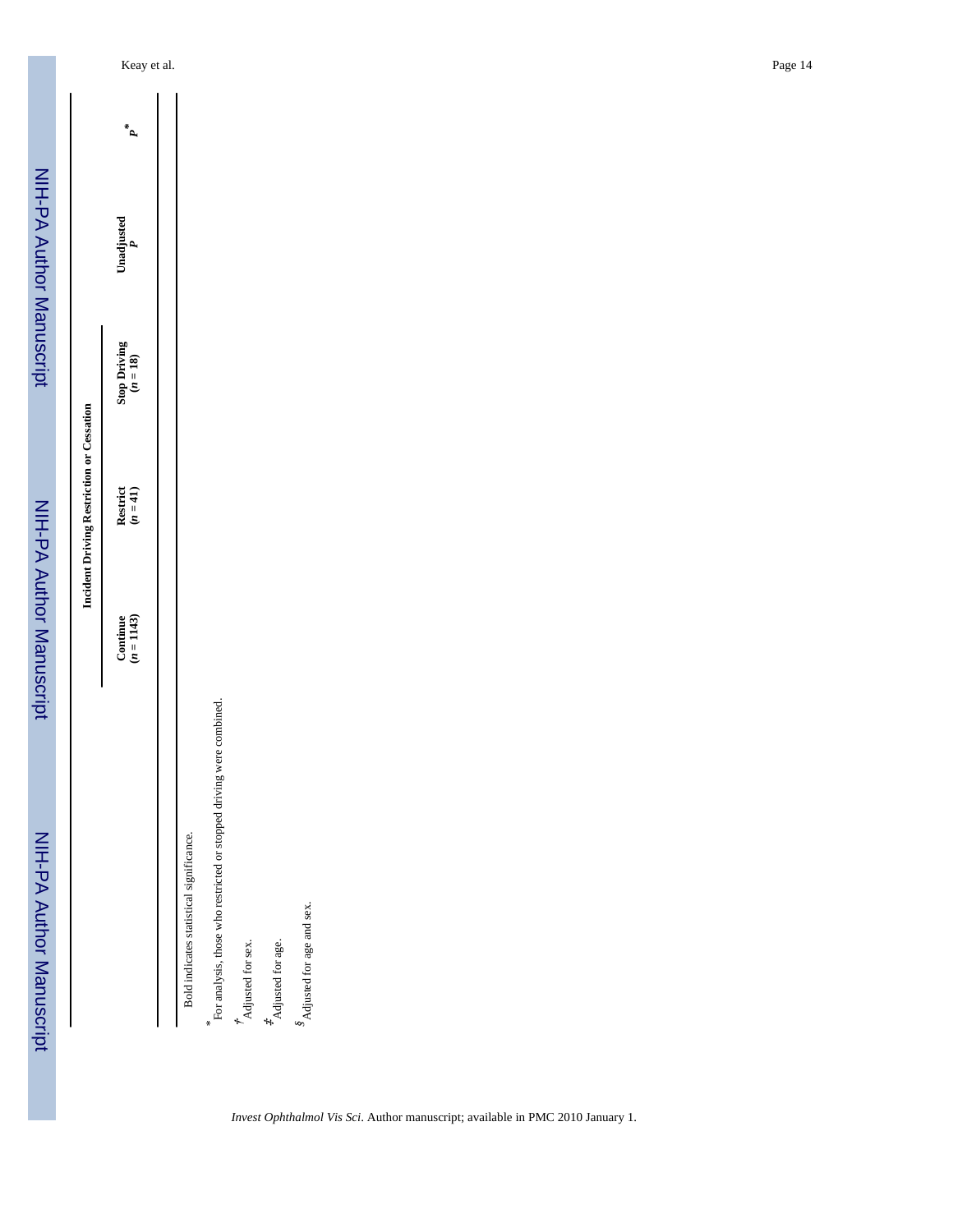Table 4<br>Driving Characteristics of Those with Incident Driving Restriction or Cessation, Compared with Other Drivers

|                                                                |                          | Incident Driving Restriction or Cessation |                                   |                |                  |
|----------------------------------------------------------------|--------------------------|-------------------------------------------|-----------------------------------|----------------|------------------|
|                                                                | $(n = 1143)$<br>Continue | Restrict<br>$(n = 41)$                    | <b>Stop Driving</b><br>$(n = 18)$ | Unadjusted $P$ | $P^*$            |
| % Preferring to drive themselves                               | 94.2                     | 73.2                                      | 77.8                              | &0.001         | 10001            |
| Driving experience in years, mean<br>$\widetilde{\mathrm{GD}}$ | 57.4 (7.0)               | 56.5 (8.1)                                | 56.6 (15.3)                       | $\ddot{0}$     | 0.1 <sup>†</sup> |
| Difficulty with alternate transport<br>mean (SD)               | 2.0(0.8)                 | 1.8(0.8)                                  | 1.9(0.6)                          | $\overline{0}$ | $0.3^\dagger$    |
| Residents in the urban area (%)                                | 65.1                     | 82.9                                      | 66.7                              | 0.045          | $0.17^{\dagger}$ |

Bold indicates statistical significance.

*\** For analysis, those who restricted or stopped driving were combined.

 $*$  Adjusted for age and sex. Adjusted for age and sex.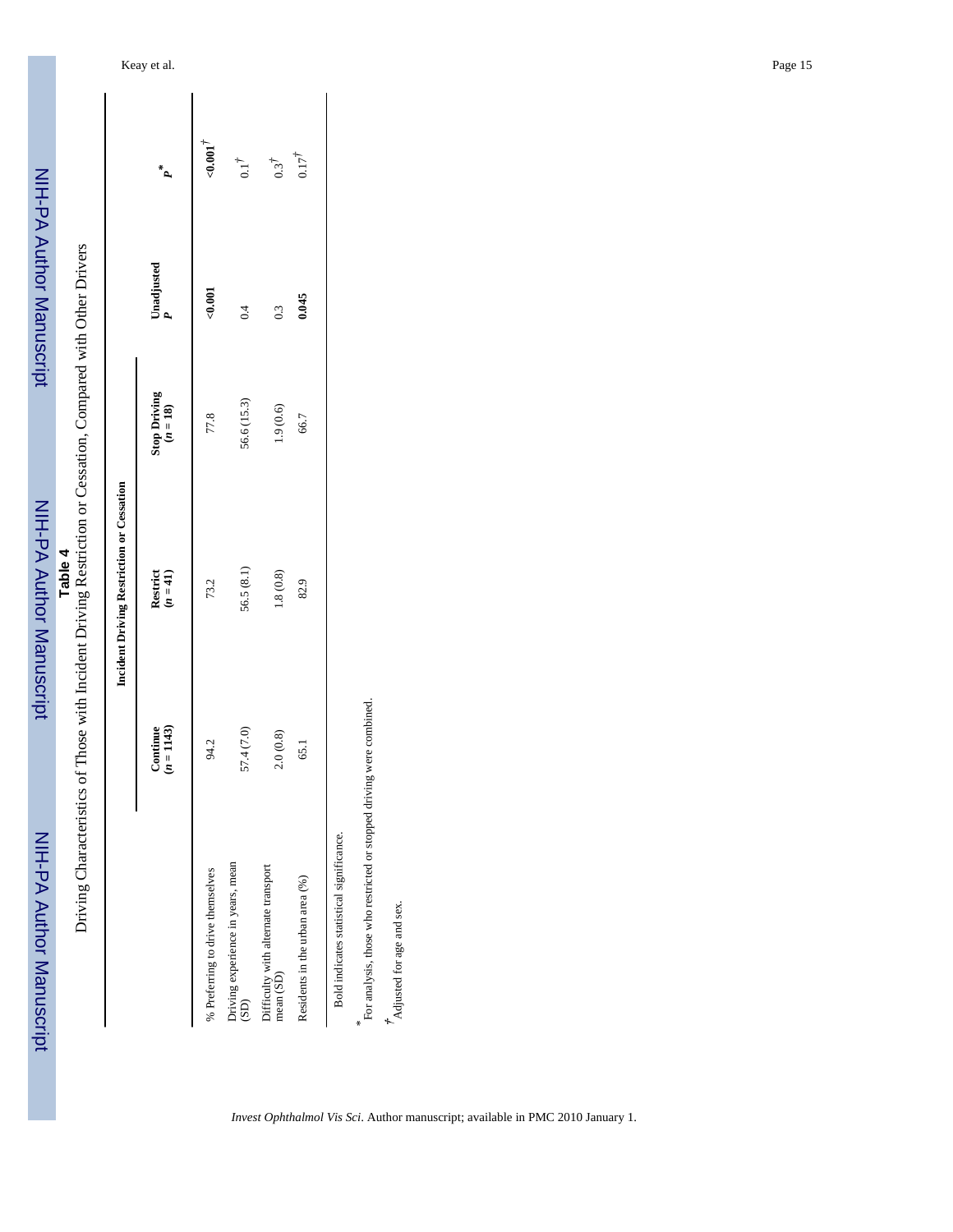Multivariate Analysis of the Factors That Predict Incident Driving Cessation or Restriction and Recommendation to Stop or Restrict Driving

|               | Factor                                                     | <b>Driving Cessation/</b><br><b>Restriction OR (95% CI)</b> |
|---------------|------------------------------------------------------------|-------------------------------------------------------------|
| Demographics  |                                                            |                                                             |
|               | Age                                                        | $1.01(0.95 - 1.07)$                                         |
|               | Women                                                      | $4.01(2.05 - 8.20)$                                         |
|               | African American                                           | $1.56(0.64 - 3.80)$                                         |
| Health        |                                                            |                                                             |
|               | Geriatric depression score                                 | $1.08(1.01 - 1.16)$                                         |
| Vision        |                                                            |                                                             |
|               | Contrast sensitivity (per letter lost)                     | $1.15(1.03 - 1.28)$                                         |
| Cognition     |                                                            |                                                             |
|               | Psychomotor/vision scanning (Timed TMT Part A, per second) | $1.02(1.01-1.03)$                                           |
|               | Visuospatial skills (VMI)                                  | $1.14(1.05-1.24)$                                           |
| Other factors |                                                            |                                                             |
|               | Prefer to not drive                                        | $3.91(1.91 - 8.00)$                                         |

Bold indicates statistical significance.